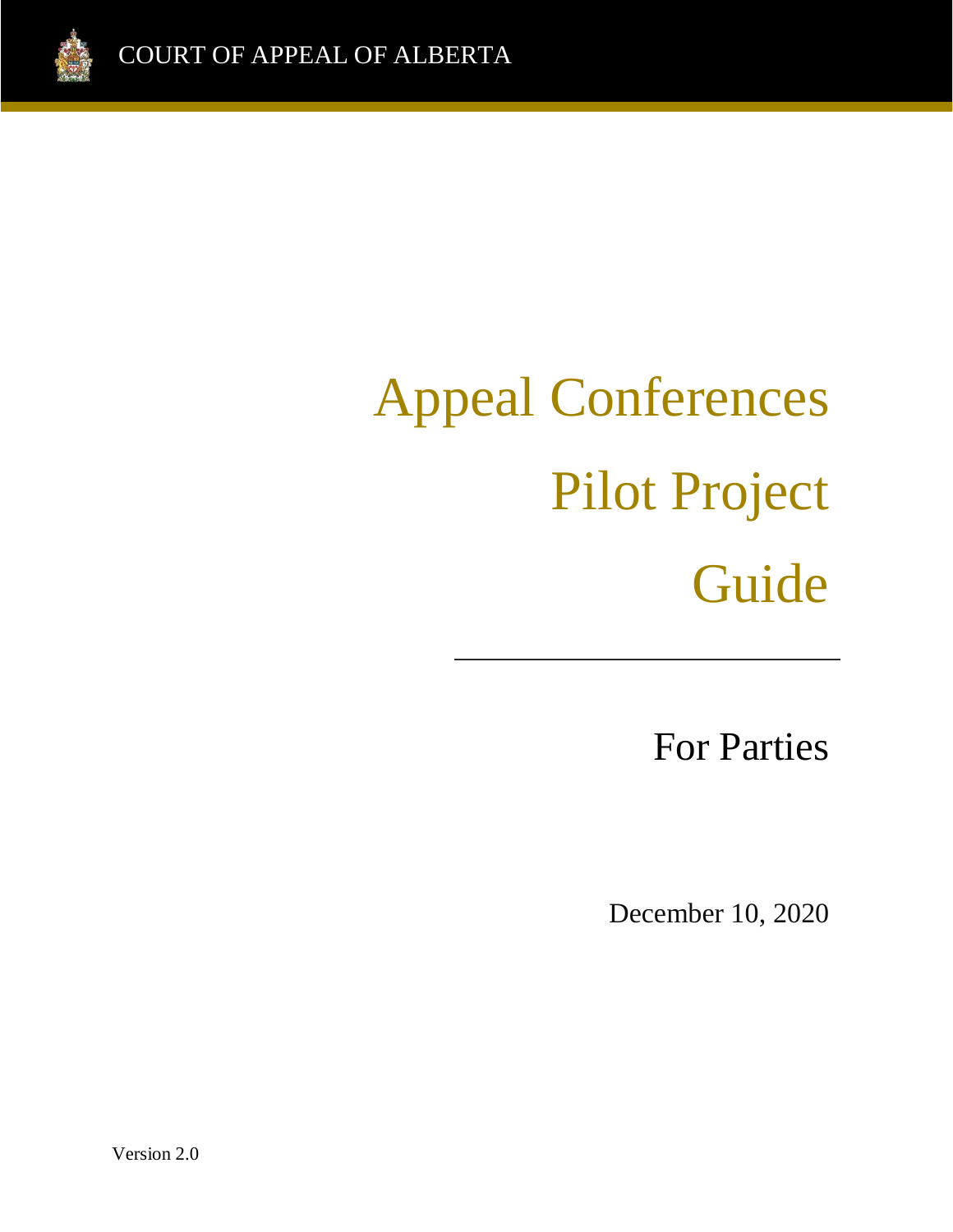

## **Overview**

The Appeal Conference (AC) Pilot Project for Family Law Fast Track Appeals was announced in the [August 14, 2020 Notice to the Profession.](https://www.albertacourts.ca/ca/publications/announcements/notice-to-the-profession-and-public---appeal-conference-pilot-project-for-family-law-fast-track-appeals)

The purpose of the AC Pilot Project is to increase access to justice and encourage resolution between parties of outstanding appeals in an effort to reduce family conflicts and expenses.

### **This Guide**

The procedures and required documents set out in this Guide are designed to encourage resolution, minimize conflict and reduce costs for the parties.

To advance directly to a specific section in this Guide, click on the individual links below:

- 1. [Deadlines, Attendance](#page-2-0) and Confidentiality
- 2. [Documents Required to be Submitted](#page-2-1)
- 3. [Description of the Process](#page-3-0)
- 4. [Resources for Electronic Filing and Electronic Proceedings](#page-4-0)
- 5. [Who to Contact with Questions](#page-5-0)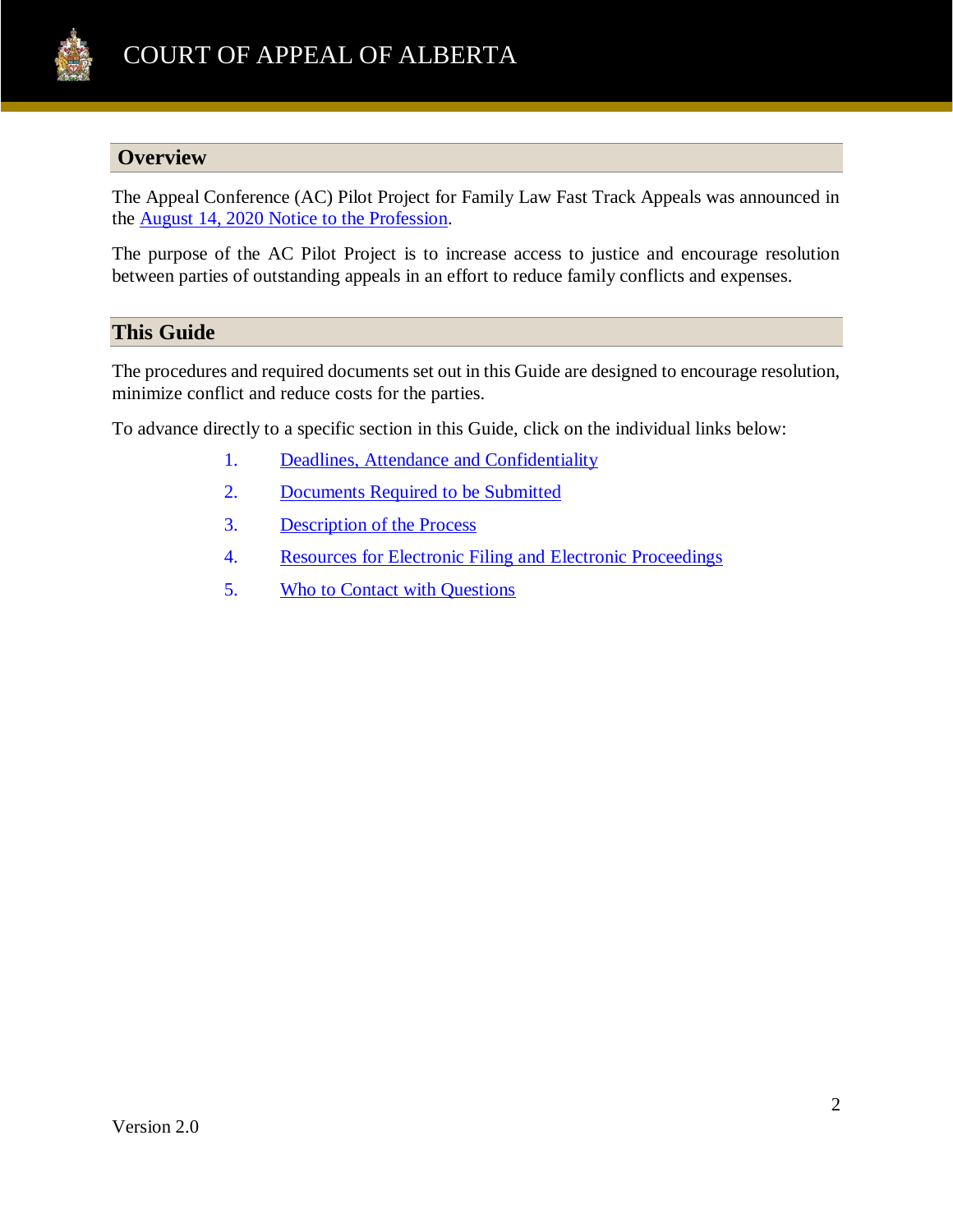

# <span id="page-2-0"></span>**Deadlines, Attendance and Confidentiality**

Once an AC is scheduled, **all filing deadlines for the appeal will be suspended**.

Attendance at an AC is mandatory. Thus, once an AC is scheduled, all parties and counsel must attend.

ACs are a completely confidential process similar to Judicial Dispute Resolutions (JDRs). The Appeal Conference Summary Form (AC Summary Form) and any supporting documentation submitted are confidential and without prejudice and cannot be used for any purpose or in any proceeding other than the AC. Those materials will not form part of the public court record for the appeal and will be destroyed following the conclusion of the Pilot Project.

#### <span id="page-2-1"></span>**Documents Required to be Submitted**

To facilitate meaningful discussion at the AC, each party **must** complete an Appeal Conference Summary Form and submit it **no later than 1 week prior** to the scheduled AC date.

\*Note that the AC Summary Form asks for parties to provide a without prejudice offer to settle (section 21 of the Form). It is expected that a good faith offer be made, one that provides some degree of compromise. For example, offering to have the appellant follow the order appealed from and accepting a discontinuance of the appeal is not a good faith offer.

The appellant should also submit a copy of the written or transcribed Reasons for Decision appealed from. AC Summary Forms and any copy of the written or transcribed Reasons for Decision should be electronically submitted either through CAMS (preferred) or by email to the appropriate Registry.

A PDF fillable version of the AC Summary Form is available on the Court's website at <https://www.albertacourts.ca/ca/publications/jdr>or by clicking [here.](https://www.albertacourts.ca/docs/default-source/ca/appeal-conference-summary.pdf)

If you are unable to access the AC Summary Form from the Court's website, please contact the Registry for assistance either by email (see below) or at 403-297-2206 in Calgary or at 780-422- 2416.

[Calgary.Registry@albertacourts.ca](mailto:Calgary.Registry@albertacourts.ca) 

[Edmonton.Registry@albertacourts.ca](mailto:Edmonton.Registry@albertacourts.ca) 

\*Note: The AC Summary Form, along with any supporting documentation, is confidential and without prejudice and cannot be used for any purpose or in any proceeding other than the AC. The materials will not form part of the public court record and will be destroyed following conclusion of the Pilot Project.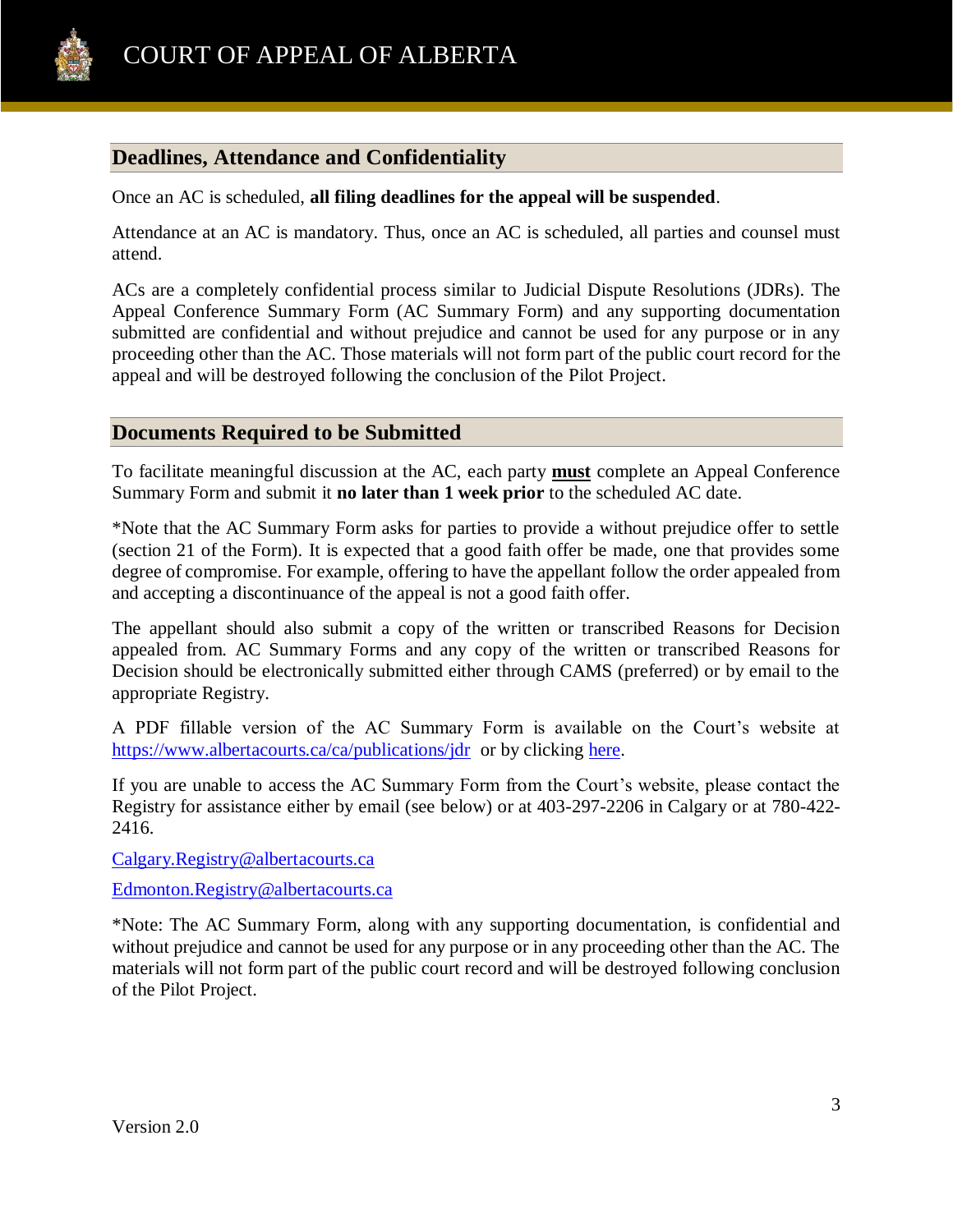

# <span id="page-3-0"></span>**Description of the Process**

ACs will be run by a single appeal judge in an informal process similar to a mediation or JDR. ACs will include two components: a settlement discussion component, which is led by the judge and held without prejudice and a procedural component, which could result in an order if both parties agree. It is important to note that an AC appearance is not procedural or cursory in nature. Substantive issues will be discussed. The discussion is not limited to the issues that are under appeal; additional issues in the underlying action may also be addressed.

The following is a more detailed description of the process:

- 1. Starting October 1, 2020, when a Family Law Fast Track Appeal is filed, the relevant city (Edmonton/Calgary) Case Management Officer (CMO) will automatically schedule the appeal for an AC on a date that is at least 2 weeks after the Notice of Appeal is filed.
- 2. ACs will be scheduled on the  $2<sup>nd</sup>$  and  $4<sup>th</sup>$  Tuesdays of each month.
- 3. ACs will be scheduled for 2 hours in length and will take place in a Courtroom<sup>1</sup>.
- 4. Attendance at the scheduled AC is mandatory.
- 5. No later than 1 week prior to the AC, both parties must submit the required AC Summary Form, and the appellant should also submit a copy of the written or transcribed Reasons for Decision appealed from, if possible.
- 6. The AC will be recorded but conducted confidentially *in camera.*
- 7. During the AC, the judge's role is to explore resolution of the appeal and other issues in the action. The AC judge will not sit on the appeal hearing if the appeal proceeds.
- 8. No orders will be issued by the AC judge without consent of both parties.
- 9. The parties or counsel will be contacted after the AC with a survey which the Court encourages all parties and counsel to complete. This will provide helpful information for evaluation of the Pilot Project.
- 10. There will be further contact from the CMO, as required, to schedule another AC or JDR or to reinstate the deadlines for the appeal.

 $\overline{a}$ 

 $<sup>1</sup>$  At the time of publishing this Guide, all Court of Appeal proceedings are being conducted</sup> electronically. See the portion of this Guide on Electronic Proceedings for more information.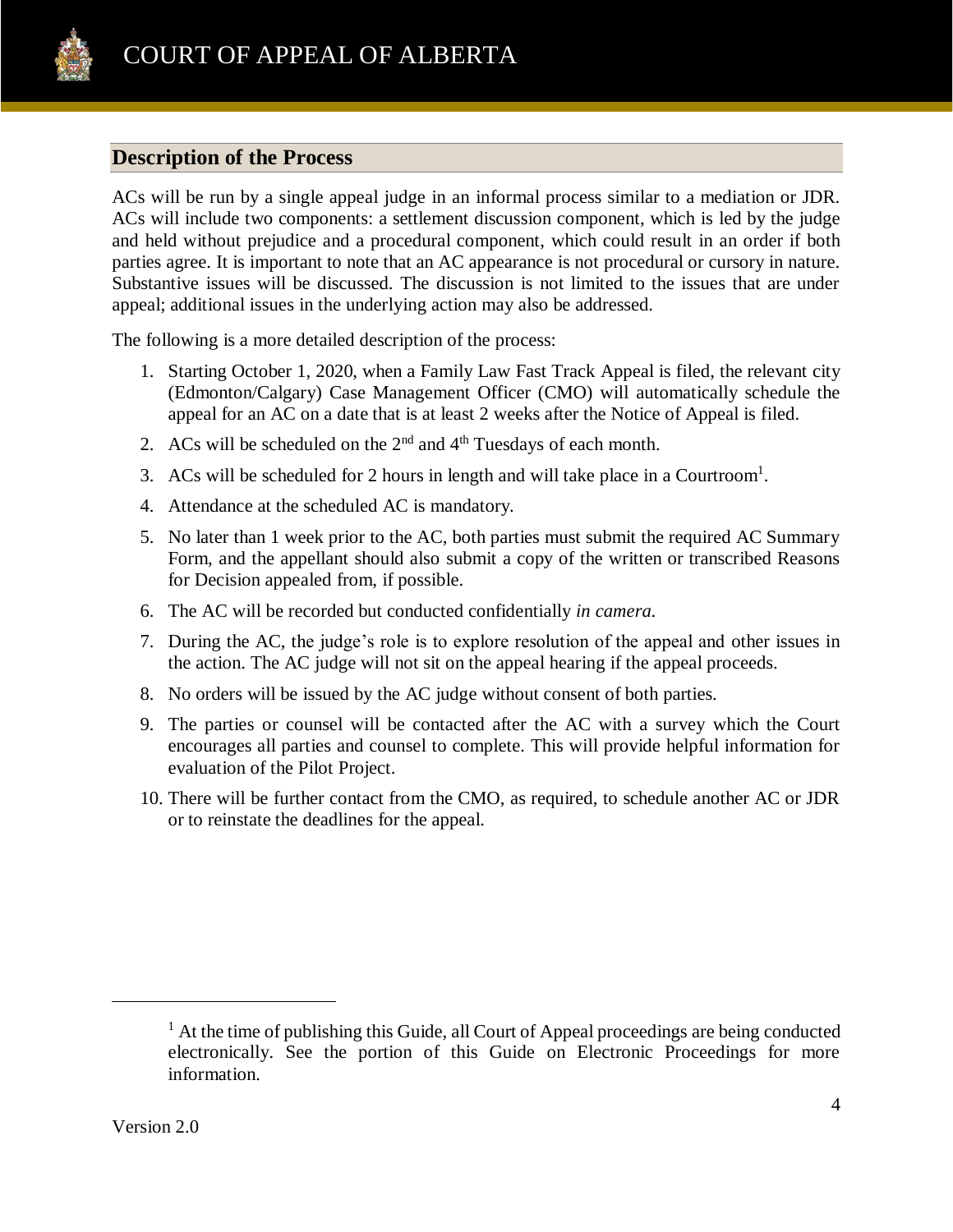

### <span id="page-4-0"></span>**Resources on Electronic Filing and Electronic Proceedings**

#### **Electronic Filing**

AC Summary Forms and any supporting documents will be handled confidentially and will not form part of the public court record. However, you should be aware of the following information as documents submitted for ACs may be submitted electronically and will be accessible electronically, but only to the parties to each appeal and/or their counsel.

On August 31, 2020, the Court of Appeal implemented Court of Appeal Management System CAMS), a case management, document management and electronic filing system designed to better serve the administration of justice, litigants, the Bar and the public at large. It automates many of the Court's procedures and permits lawyers and litigants to initiate an appeal, file materials and pay applicable fees electronically. In addition, once registered, users can access the electronic court file for their own cases and view other information about their appeals including the full text of all filed documents, deadlines, hearing dates, results and more.

Electronic documents have different formatting requirements than paper documents. All documents filed electronically must adhere to the formatting requirements set out in the [Practice](https://cams.albertacourts.ca/public-portal/files/practiceDirection.pdf)  [Direction on Electronic Filing.](https://cams.albertacourts.ca/public-portal/files/practiceDirection.pdf) If a document is filed electronically, a paper copy need not be filed.

For more information about CAMS, including how to register for an account and how to format and file documents, view the CAMS Frequently Asked Questions (FAQs). To visit the CAMS efiling website, navigate to [https://cams.albertacourts.ca/public-portal.](https://cams.albertacourts.ca/public-portal)

Please note that the use of CAMS is optional until February 28, 2021. On March 1, 2021, electronic filing will become mandatory unless an exemption is granted by a Case Management Officer.

#### **Electronic Proceedings**

ACs will be scheduled for 2 hours in length and will generally take place in a courtroom. However, as of the date of publishing this Guide, all Court of Appeal proceedings are being conducted electronically including ACs.

Electronic proceedings are held in a virtual courtroom with the parties to an appeal and the judge(s) able to connect remotely via videoconference or audioconference using a unique link or access code.

The Registry will provide details on how to connect to, and other information about, the electronic AC proceeding prior to the date set for the AC.

Please see the [Guide for Connecting and Attending Electronic Hearings for Counsel and SRL](https://www.albertacourts.ca/docs/default-source/ca/guide-for-connecting-and-attending-electronic-hearings-for-counsel-and-srl.pdf?sfvrsn=5f589380_4) available on the Court's website, which you may find helpful.